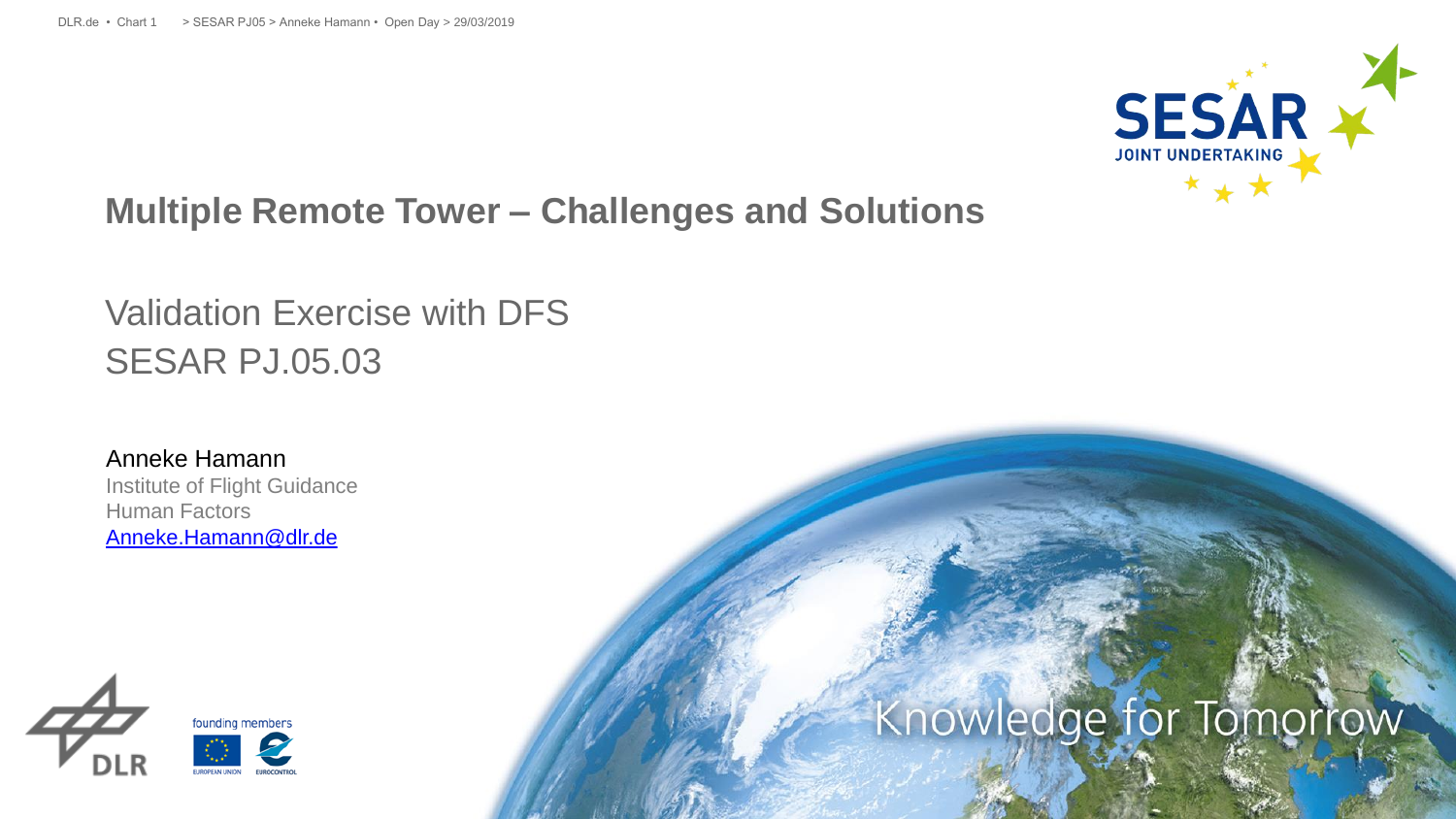#### **Validation Context PJ.05.03**

- Which impact does Multiple Remote Tower have on…
	- Human Performance
	- Safety
	- Capacity
	- Cost Efficiency?



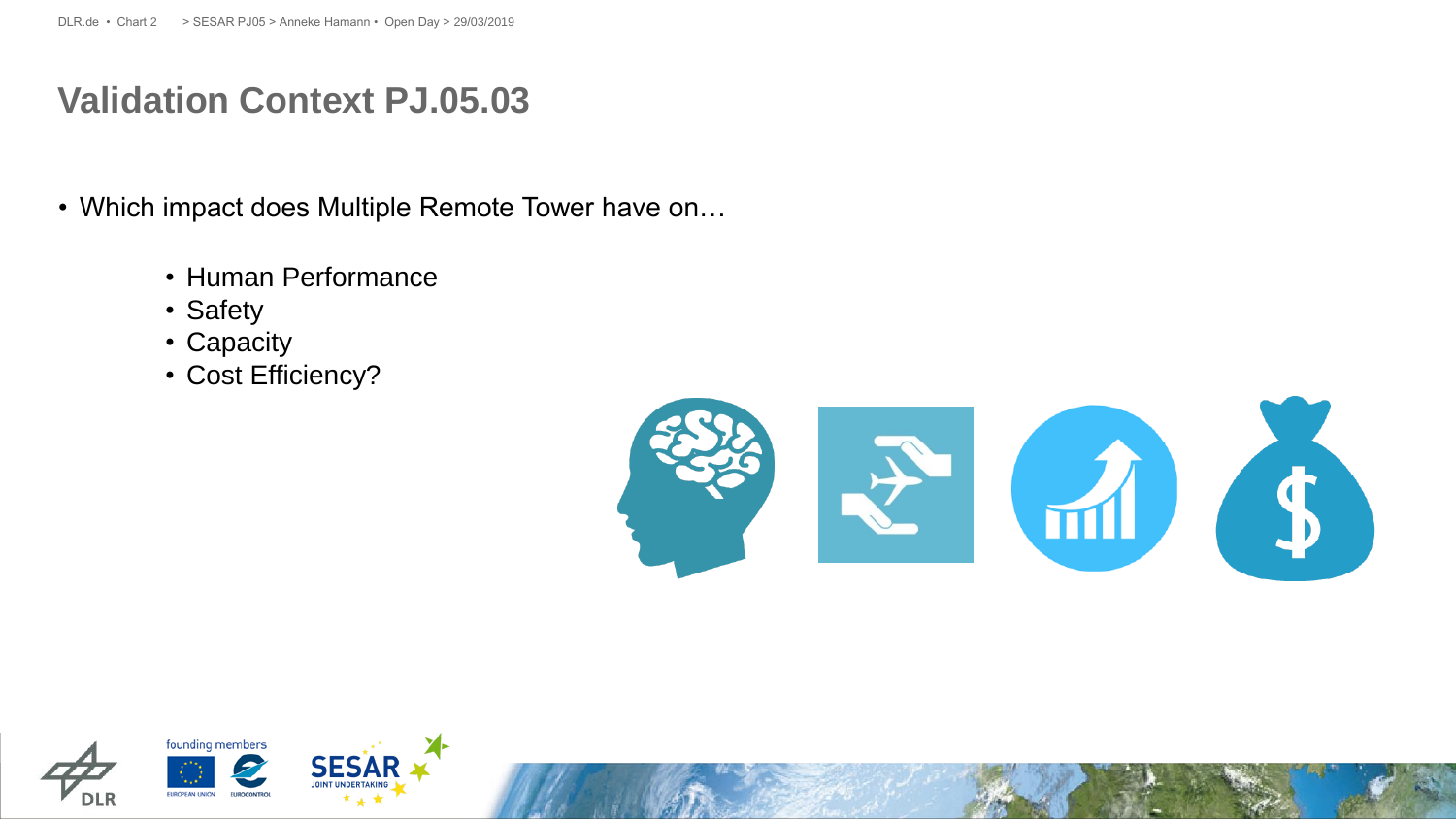### **Set-Up EXE-05.03.V2-3.5 – DFS**

Multiple Remote Tower module:

- ATS provided to 3 medium-sized airports
- DFS real-time simulation platform
- Frequentis smart strip planner prototype

Participants:

• 7 ATCOs from DFS

Design:

• 6 scenarios with different variables



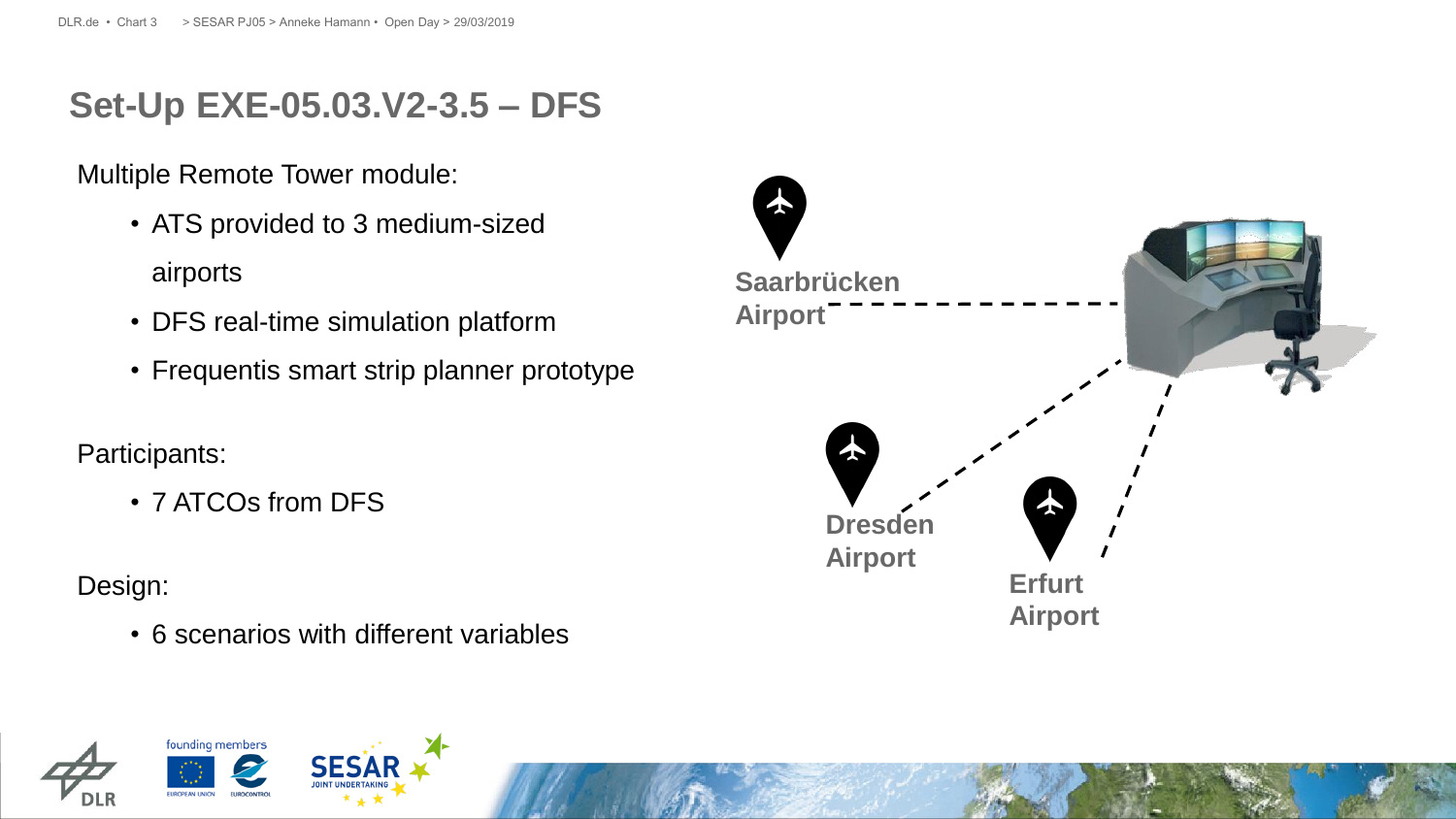**EUROCONTRO** 

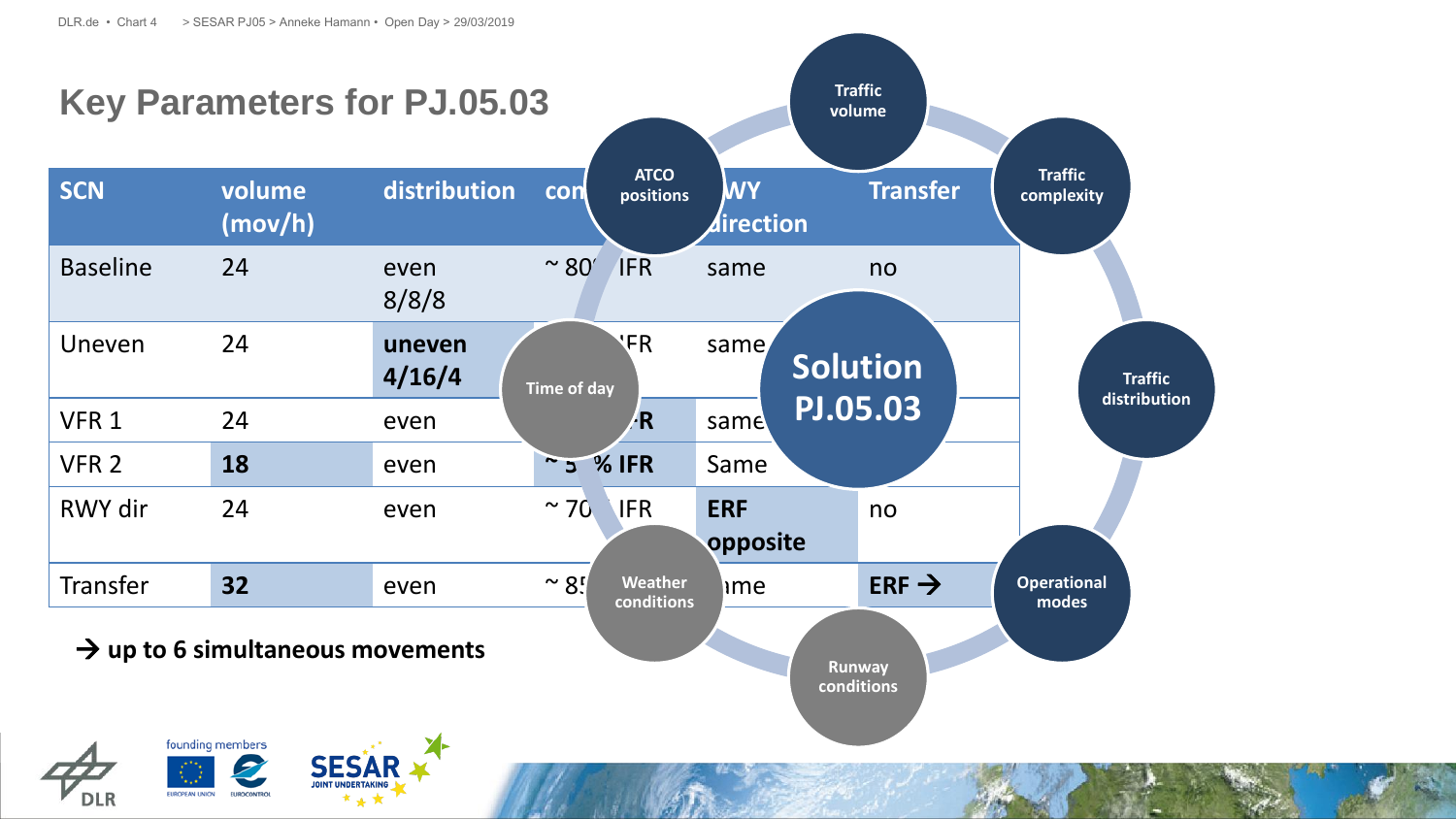# **Agenda for the Exercise Days**

|       |                                | Monday            | Tuesday                 |                   | Wednesday       |                 |  | Thursday                |                   |  | Friday            |                   |       |
|-------|--------------------------------|-------------------|-------------------------|-------------------|-----------------|-----------------|--|-------------------------|-------------------|--|-------------------|-------------------|-------|
|       | ATCO <sub>1</sub>              | ATCO <sub>2</sub> | ATCO <sub>1</sub>       | ATCO <sub>2</sub> | ATCO $1/3$      | <b>ATCO 2/4</b> |  | ATCO <sub>3</sub>       | ATCO <sub>4</sub> |  | ATCO <sub>3</sub> | ATCO <sub>4</sub> |       |
| 08:00 |                                |                   |                         |                   |                 |                 |  |                         |                   |  |                   |                   | 08:00 |
| 08:30 |                                |                   |                         |                   | <b>Break</b>    | Run 3           |  |                         |                   |  | <b>Break</b>      | Run 2             | 08:30 |
| 09:00 |                                |                   | Run 2                   | <b>Break</b>      |                 |                 |  | <b>Break</b>            | <b>Training</b>   |  |                   |                   | 09:00 |
| 09:30 |                                |                   |                         |                   | Run 5           | <b>Break</b>    |  |                         |                   |  | Run 4             | <b>Break</b>      | 09:30 |
| 10:00 |                                |                   | <b>Break</b>            | <b>Training</b>   |                 |                 |  | Run 1                   | <b>Break</b>      |  |                   |                   | 10:00 |
| 10:30 | <b>Briefing</b>                |                   |                         |                   | <b>Break</b>    | Run 4           |  |                         |                   |  | <b>Break</b>      | Run 3             | 10:30 |
| 11:00 |                                |                   | Run 3                   | Transfer          |                 |                 |  | <b>Break</b>            | <b>Training</b>   |  |                   |                   | 11:00 |
| 11:30 | <b>Training</b>                | Observation       |                         |                   | Debriefing      |                 |  |                         |                   |  | Run 5             | Transfer          | 11:30 |
| 12:00 |                                |                   | <b>Break</b>            | Run 1             |                 |                 |  | Run 2                   | <b>Break</b>      |  |                   |                   | 12:00 |
| 12:30 | Observation<br><b>Training</b> |                   |                         |                   |                 | Lunch           |  |                         |                   |  | Lunch             |                   | 12:30 |
| 13:00 |                                |                   | Lunch                   |                   |                 |                 |  | Lunch                   |                   |  |                   |                   | 13:00 |
| 13:30 | Lunch                          |                   |                         |                   | <b>Briefing</b> |                 |  |                         |                   |  | <b>Break</b>      | Run 4             | 13:30 |
| 14:00 |                                |                   | Run 4                   | <b>Break</b>      |                 |                 |  | <b>Break</b>            | Run 1             |  |                   |                   | 14:00 |
| 14:30 | <b>Training</b>                | Observation       |                         |                   | <b>Training</b> | Observation     |  |                         |                   |  | Debriefing        |                   | 14:30 |
| 15:00 |                                |                   | <b>Break</b>            | Run 2             |                 |                 |  | Run 3                   | <b>Break</b>      |  |                   |                   | 15:00 |
| 15:30 | Observation                    | <b>Training</b>   |                         |                   | Observation     | Training        |  |                         |                   |  | End               |                   | 15:30 |
| 16:00 |                                |                   |                         |                   |                 |                 |  |                         |                   |  |                   |                   | 16:00 |
| 16:30 | Run 1                          | <b>Break</b>      | <b>Short Debriefing</b> |                   | <b>Training</b> | Observation     |  | <b>Short Debriefing</b> |                   |  |                   |                   | 16:30 |
| 17:00 |                                |                   |                         |                   |                 |                 |  |                         |                   |  |                   |                   | 17:00 |
| 17:30 | <b>Short Debriefing</b>        |                   | End                     |                   |                 | <b>Briefing</b> |  | End                     |                   |  |                   |                   | 17:30 |
| 18:00 | End                            |                   |                         |                   |                 | End             |  |                         |                   |  |                   |                   | 18:00 |



EUROPEAN UNION

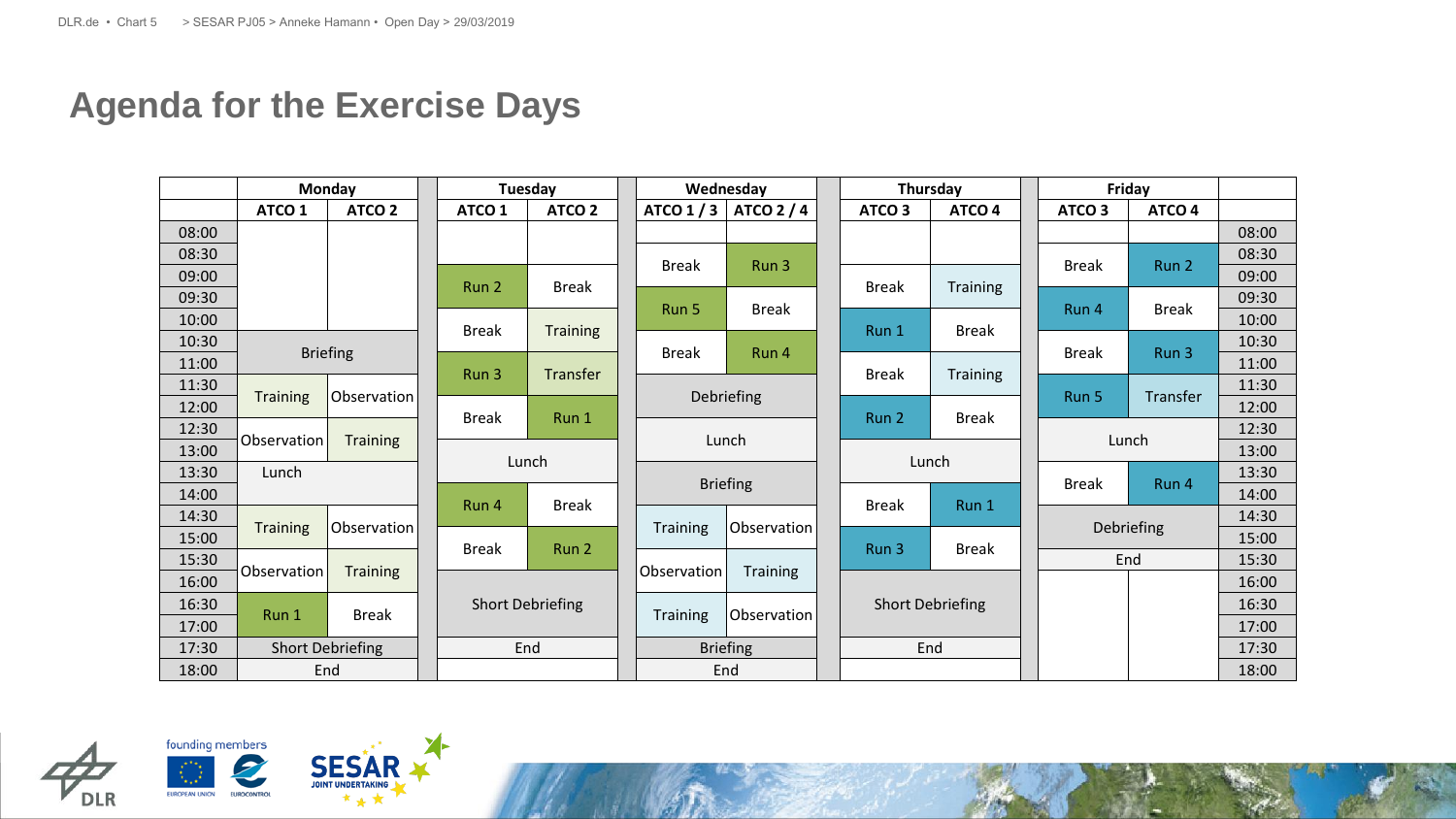#### **Questionnaire Data & Debriefing**

Questionnaires after each scenario and after the simulation covering…



#### human performance



|      | Question                                                                                  |
|------|-------------------------------------------------------------------------------------------|
| PE01 | I was generally able to perform the necessary ATC tasks.                                  |
| PEO2 | My situational awareness was sufficient at any time.                                      |
| PE03 | I was generally able to prioritize tasks.                                                 |
| PE04 | I was generally able to set up a traffic sequence (e.g. VFR into IFR; sequence on final). |
| PE05 | I was able to identify all relevant aircraft.                                             |



cost efficiency

capacity

… and additional debriefing interviews